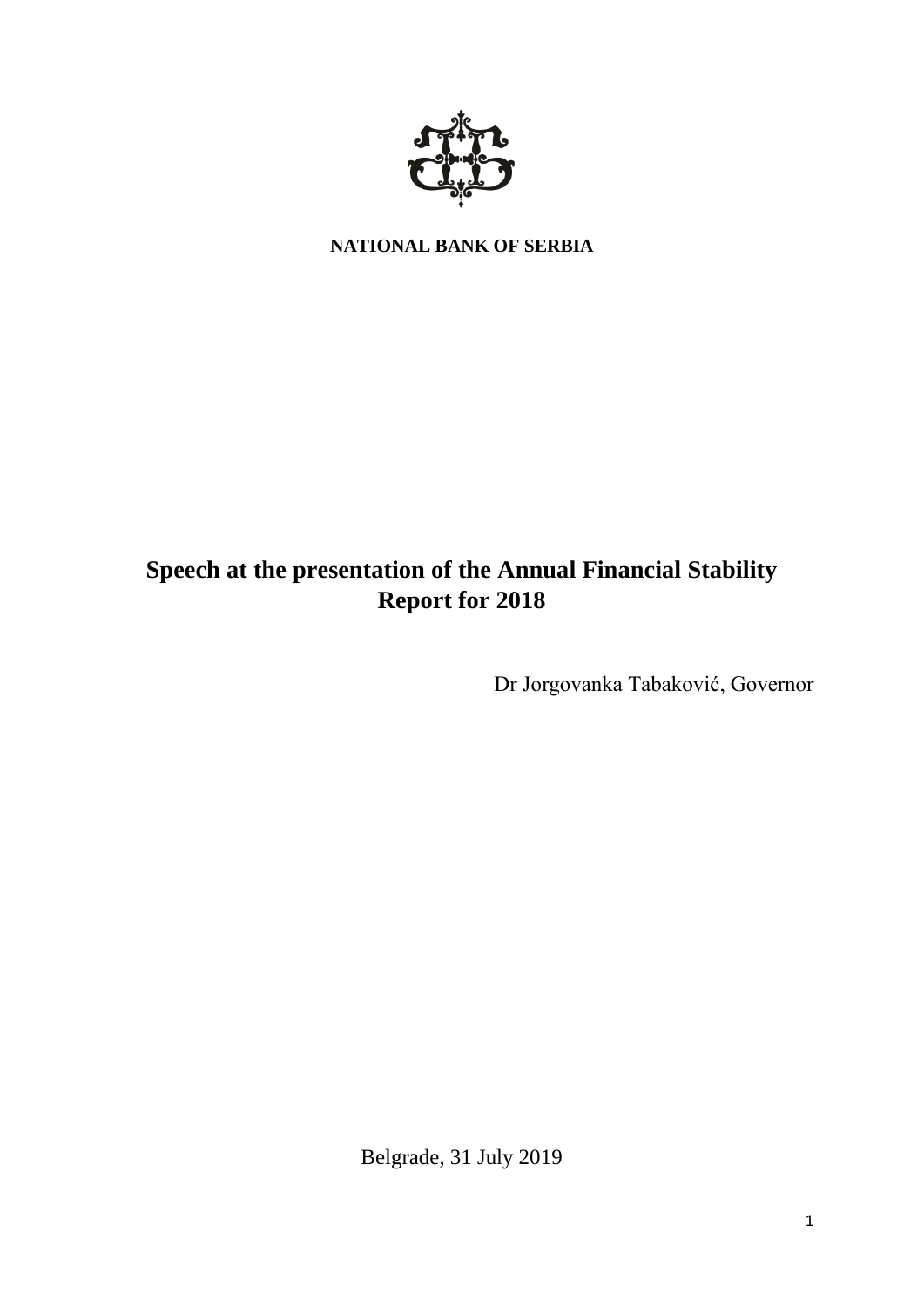### *Ladies and gentlemen, esteemed members of the press, dear colleagues,*

Welcome to the presentation of the Annual Financial Stability Report for 2018. Before you is a report for the year in which Serbia achieved the highest growth rate in the last ten years, maintained low and stable inflation and additionally strengthened the domestic financial system. The year in which long-term investment in our country increased and the share of public debt in GDP contracted further. I have to say that such results were achieved in the face of challenges from the international environment we have all been witnesses to – such as global protectionism, geopolitical tensions, or uncertainties surrounding the UK's exit from the European Union.

**The Financial Stability Report starts with the ever important conditions in the international environment, because they have a significant bearing on the conditions at home too.** At the global level, 2018 was marked by an economic slowdown experienced in the second half of the year by advanced and, consequently, emerging economies. This put an upward pressure on the risk premia of countries in the region and prompted revisions to the growth outlook. Trade tensions between major world economies also fuelled uncertainty in international commodity and financial markets. In such an environment, the pace of normalisation of monetary policies of leading central banks, the European Central Bank and Federal Reserve System, was uncertain.

**What is the best response of policy makers to growing uncertainties in the external environment?** The best, and in fact the only response, is to strengthen the domestic economy. In coordination with other economic policy makers, the National Bank of Serbia has worked continuously towards further narrowing of internal and external imbalances. More stable conditions of doing business reflected in price and financial stability, sound public finance and better prospects were also "sealed" by the *Standard & Poor's* upgrade of Serbia's outlook from "stable" to "positive". As the reasons for its decision, the rating agency cited the country's strong economic growth, as well as the results of the National Bank of Serbia in maintaining price and financial stability.

## *We have kept inflation under control for six consecutive years.*

**Over the past six years inflation in Serbia has been kept firmly under control.** Inflation averaged around 2% in 2018, while medium-term inflation expectations of the financial and corporate sectors remained anchored.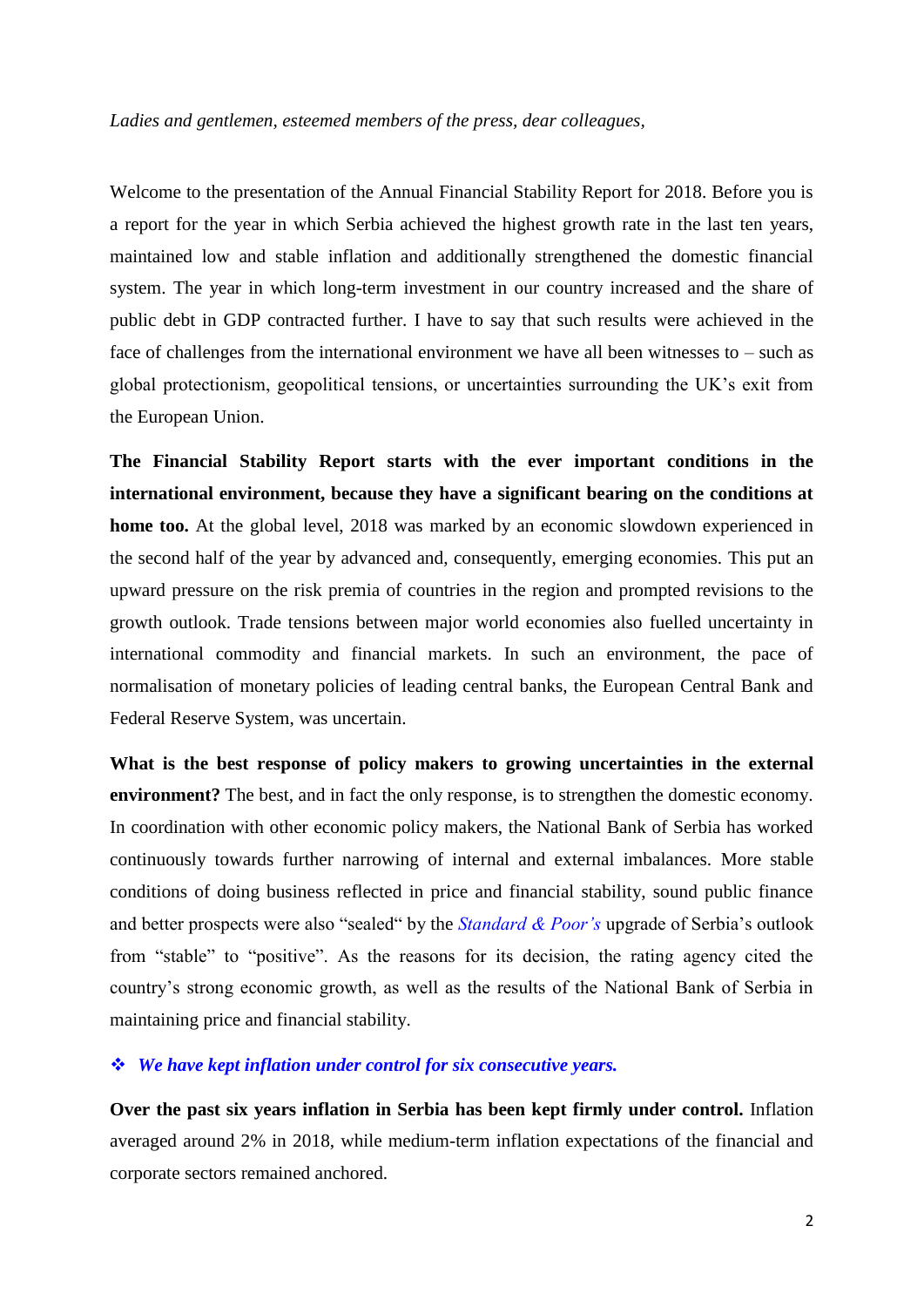Against the background of low inflationary pressures, but also risks from the international environment, we maintained a cautious monetary policy stance and lowered our key policy rate in two 25 bp steps to the level of 3%. This way, we continued to support economic growth that reached 4.3% last year. **In July this year, we trimmed the key policy rate by another 25 bp, to 2.75%, which is its lowest level in the inflation targeting regime yet.** We expect that this impulse will soon pass through to all segments of the market, thereby extending our support to economic growth going forward.



# *The cost of financing declined, while disposable income of corporates and households increased.*

Continued monetary policy easing contributed to a further reduction in the cost of financing for households and corporates, as well as for the government. This is evident from the fact that compared to May 2013 when we embarked on a monetary policy easing cycle, **interest rates on dinar loans for households are now twice lower,** while those for **corporates are even three times lower.** In the case of the government, an evident example is that of **sevenyear dinar securities** where the interest rate fell **from 13% at end-2013 to 3.59% this July**. **And** t**his is exactly where the effect of full coordination of our policies and the progress Serbia made on the macroeconomic front is best seen.**

Considerably lower interest rates and the consequently higher disposable income, as well as economic growth accompanied with a rise in wages and the lowest unemployment rate, were the key drivers of lending activity. The y-o-y growth in loans to the private sector was almost two-digit in 2018, measuring 9.9%, and the loan structure was favourable. **In 2018 alone,**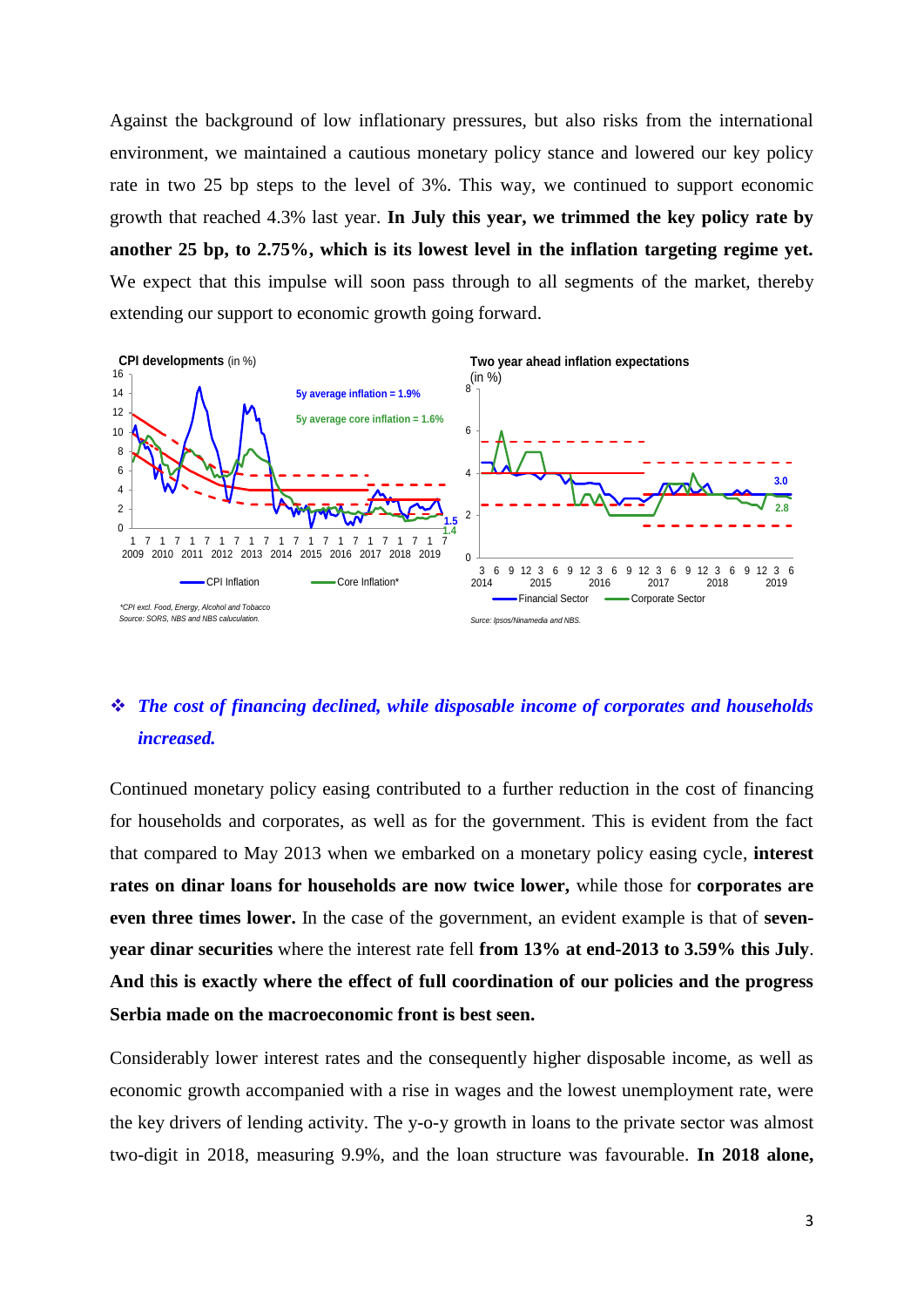**over RSD 240 bn worth of new investment loans was disbursed, which is the highest level so far.** This supported the profitability of corporates, which has been on a constant rise since 2015. **The corporate sector** ended **2018 with a net profit of RSD 500 bn**, which is **by RSD 126 bn or by one third more than the year before**. If we look at company size, we will see that profitability was in the positive zone in all categories – from micro to large enterprises.



Positive fiscal trends extended into 2018 – Serbia recorded a fiscal surplus of around 0.6% of GDP. The share of public debt in GDP dropped by 4.1 pp y-o-y to 53.8% in 2018, and went further down to 51.8% in May 2019.

**In the context of financial stability,** particularly important is the **reduction in the dollar share of public debt** in the previous two and a half years, **from around one third to around one fifth** of total public debt in June this year.

Also, the country's external position is sustainable. For four years in a row the current account deficit was fully covered by the inflow of foreign direct investment, which in 2018 reached EUR 3.5 bn or 8.2% of GDP. Full coverage of the current account deficit continues in 2019.

#### *We have preserved financial stability.*

In such an environment, appreciation pressures prevailed in 2018 as well. The dinar strengthened against the euro owing to good macroeconomic indicators, greater interest in long-term investment in Serbia and rising exports of goods and services. To prevent excessive short-term volatility of the dinar exchange rate, we intervened in the interbank foreign exchange market on both sides – by buying and selling foreign currency. We bought EUR 1.58 bn net. This also gave an additional boost to the country's FX reserves which at end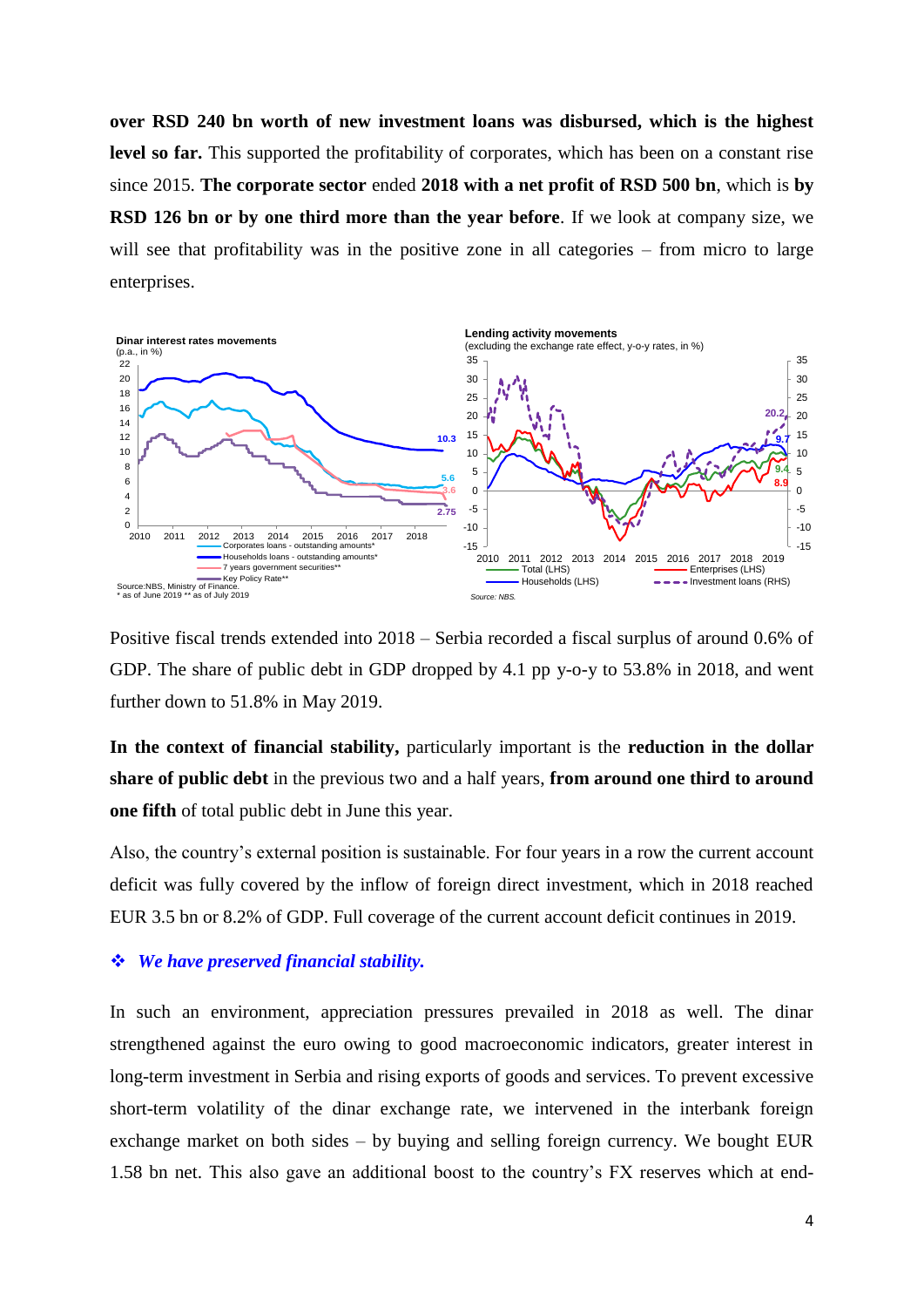December 2018 came at EUR 11.3 bn. **At end-June this year, FX reserves** reached **EUR 12.1 bn in gross terms**, or **over EUR 10 bn in net terms**, which is **the highest level** on record. Such a high level of FX reserves **ensures security not only in conditions of stability, but also in case of potential external shocks.** 

Serbia's banking sector was adequately capitalised, highly liquid and profitable throughout 2018 as well, with indicators standing high above the regulatory minimums. The dominant role among the sources of funding was that of domestic deposits, which reduces banks' dependence on external sources of funding and their exposure to risks from the international environment. In addition, the results of macroprudential stress tests, which we continued to regularly conduct in 2018, confirm that banking sector capitalisation and liquidity would not be jeopardised even in case of extremely negative developments.



At our previous presentations of the Annual Financial Stability Report, we underscored the share of non-performing loans as a systemic risk. **This is also how we tackled the issue – in a systemic way**. As a result, the share of non-performing loans in total banking sector loans was lowered to 5.7% at end-2018 and to 5.21% in June this year. The ratio of non-performing loans is smaller by around 17 pp and their stock by around 70% compared to the period when the Serbian Government and the National Bank of Serbia adopted the NPL Resolution Strategy. At the same time, the current ratio of non-performing loans is the lowest on record. Being proactive, last year we also adopted regulatory measures to curb risks potentially arising from unsecured non-purpose lending to households at unreasonably long maturities.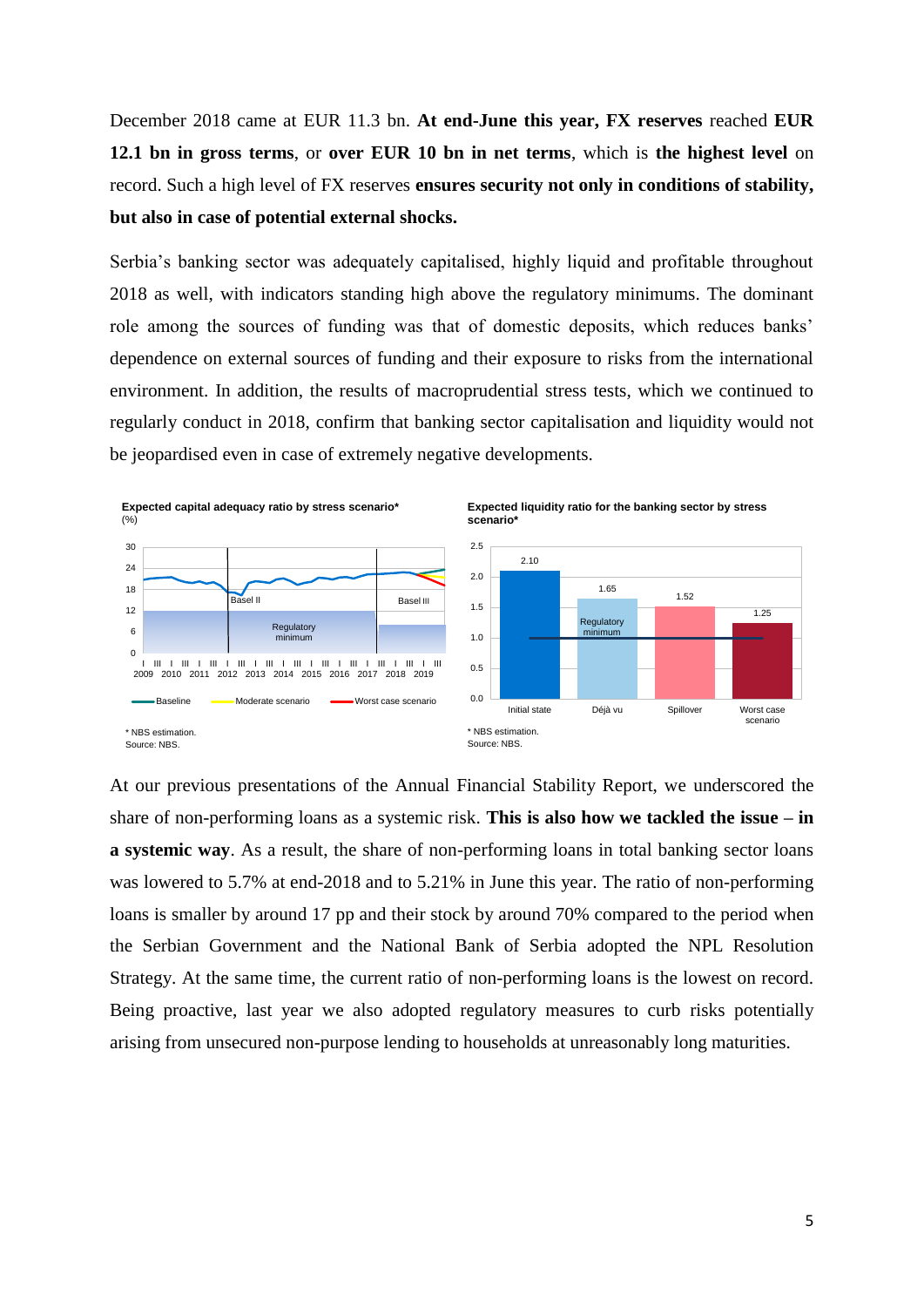

Late last year, we signed with the Serbian Government the new Memorandum on the Dinarisation Strategy, outlining additional measures and activities which aim to encourage further dinarisation and reduce FX risk in the financial system. We are particularly happy about the **rise in dinar savings**, which are today **almost four times higher than at end-2012, exceeding RSD 70 bn in July this year. This truly reflects citizens' increased trust in the domestic currency**.



*In following the latest trends, we strive to meet consumer needs.*

Last year as well, we showed that besides being traditional, we always support the development of cutting-edge technologies, while ensuring safety and protecting financial service consumers. In this regard, one of the key projects of the National Bank of Serbia in 2018 was the launch of the instant payments system in the Republic of Serbia. The system is